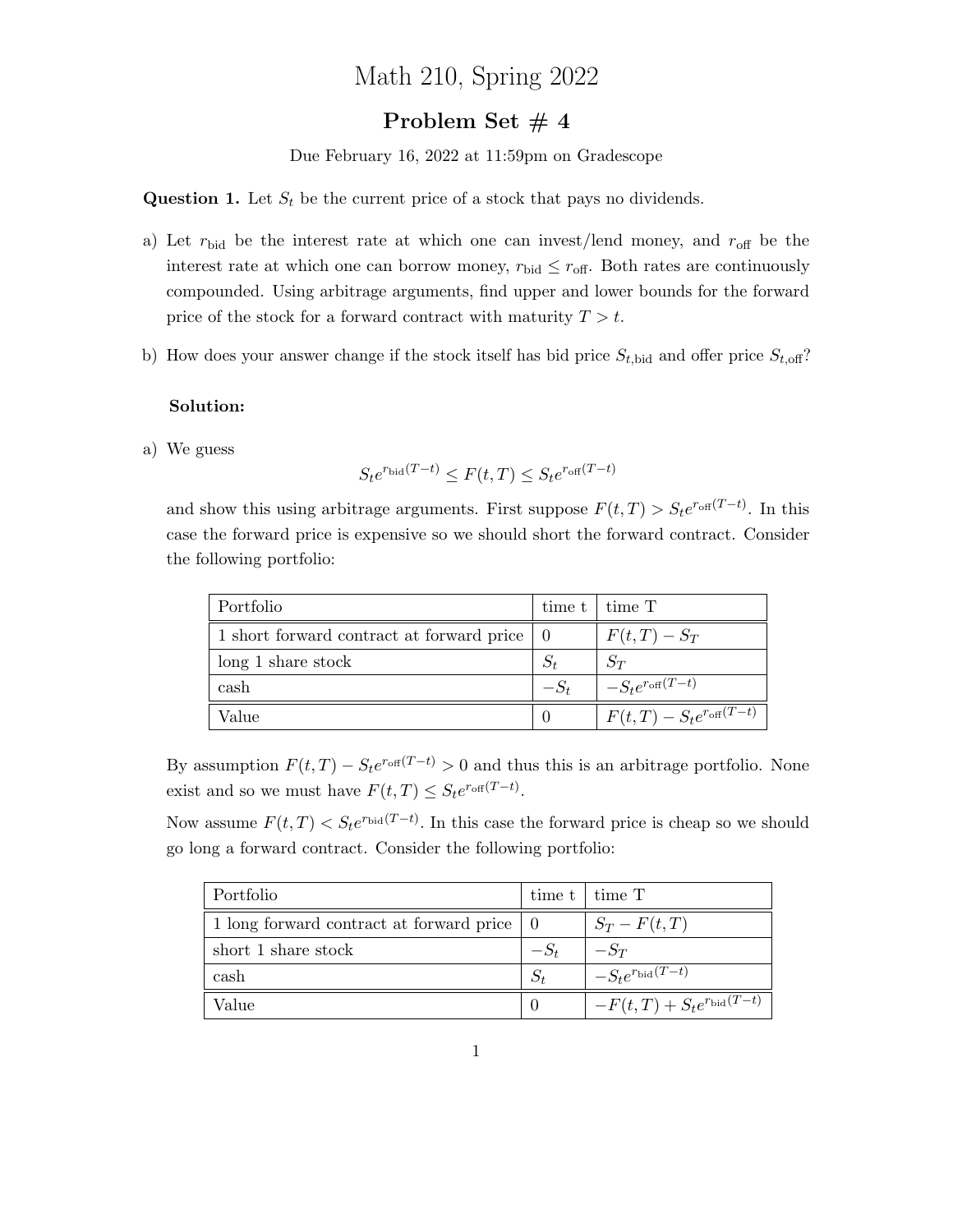By assumption  $-F(t,T) + S_t e^{r_{\text{bid}}(T-t)} < 0$  and thus this is an arbitrage portfolio. None exist and so we must have  $F(t,T) \geq S_t e^{r_{\text{bid}}(T-t)}$ .

b) The bid price  $S_{t, \text{bid}}$  is the price at which the exchange buys. The offer price  $S_{t, \text{off}}$  is the price at which the exchange sells. For stocks we have  $S_{t, \text{bid}} \leq S_{t, \text{off}}$ . In the first portfolio above you are buying from the exchange and pay the price  $S_{t,\text{off}}$ . Plugging that value in we find

$$
F(t,T) \le S_{t,\text{off}} e^{r_{\text{off}}(T-t)}.
$$

In the second portfolio you are selling stock to the exchange and you receive  $S_{t, bid}$ . Plugging in that value we find

$$
S_{t, \text{bid}} e^{r_{\text{bid}}(T-t)} \le F(t, T).
$$

Putting both inequalities together we conclude

$$
S_{t,\text{bid}} e^{r_{\text{bid}}(T-t)} \le F(t,T) \le S_{t,\text{off}} e^{r_{\text{off}}(T-t)}.
$$

Question 2. FX forwards are among the most liquid derivative contracts in the world and often reveal more about the health of money markets (markets for borrowing or lending cash) than published short-term interest rates themselves.

- a) On Oct. 3, 2008 the euro dollar FX rate was trading at  $\epsilon = \text{\$1.3772},$  and the forward price for a maturity April 3, 2009 forward contract was \$1.3891. Assuming six-month euro interest rates were 5.415%, what is the implied six-month dollar rate? Both interest rates are quoted with act/360 daycount and semi-annual compounding. There are 182 days between Oct. 3, 2008 and April 3, 2009.
- b) Published six-month dollar rates were actually 4.13125%. What arbitrage opportunity existed? What transactions does a potential arbitrageur need to to undertake to exploit this opportunity?
- c) During the financial crisis, several European commercial banks badly needed to borrow dollar cash, but their only source of funds was euro cash from the European Central Bank (ECB). These banks would: borrow euro cash for six months from the ECB; sell euros/buy dollars in the spot FX market; and sell dollars/buy euros six months forward (to neutralize the FX risk on their euro liability). Explain briefly how these actions may have created the arbitrage opportunity in (b), which existed for several months in late 2008.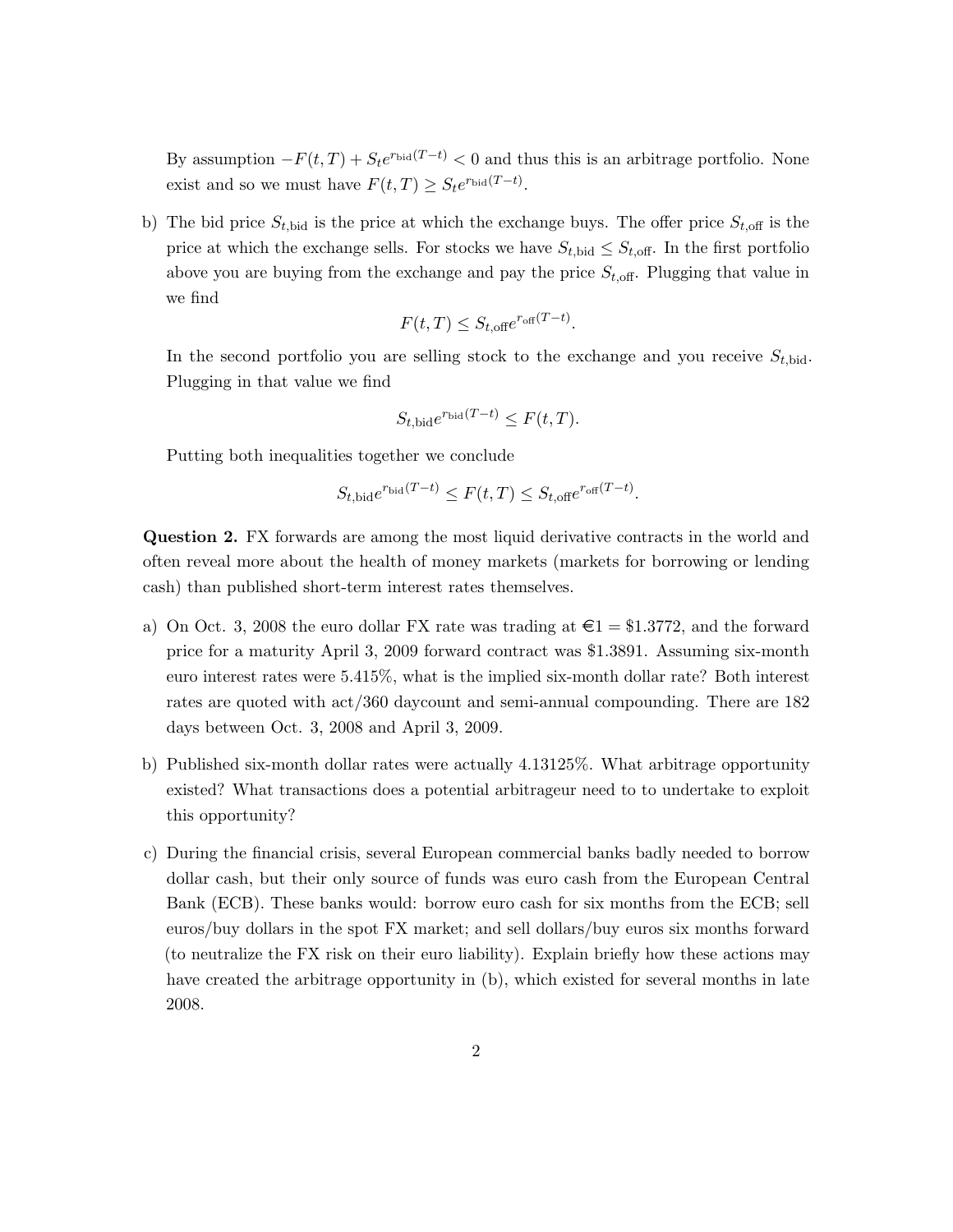#### Solution:

a) In class we found that the forward price for foreign exchange was  $F(t,T) = X_t e^{(r_{\$}-r_{f})(T-t)}$ for interest compounded continuously. If interest is compounded annually  $m$  times per year with accrual factor  $\alpha$  then we get  $F(t,T) = X_t \left( \frac{1+\alpha r_s}{1+\alpha r_s} \right)$  $1+\alpha r_f$  $\int_{0}^{m(T-t)}$ . For this problem interest is compounded once and  $\alpha = 182/360$  so we must solve

$$
F(0, 1/2) = X_0 \left(\frac{1 + \alpha r_{\rm s}}{1 + \alpha r_f}\right)
$$

for  $r_f$ . We find  $r_{\$} = 7.17\%$ .

b) A potential arbitrageur could borrow dollars and deposit euros to make a risk free profit. The following portfolio is an arbitrage portfolio. All values are recorded in dollars.

| Portfolio                                     | time $t=0$                                                           | time $T=6$ months                                                |
|-----------------------------------------------|----------------------------------------------------------------------|------------------------------------------------------------------|
| 1 short forward contract at forward price   0 |                                                                      | $F(t,T)-X_T$                                                     |
| $1/(1+\alpha r_f)$ of foreign currency        | $X_t/(1+\alpha r_f)$                                                 | $X_T$                                                            |
| $-X_t/(1+\alpha r_f)$ dollar currency         | $-X_t/(1+\alpha r_f)\Big  -X_t\frac{(1+\alpha r_s)}{(1+\alpha r_f)}$ |                                                                  |
| Value                                         | 0                                                                    | $F(t,T) - X_t \frac{(1+\alpha r_{\rm s})}{(1+\alpha r_{\rm f})}$ |

Plugging in values we find

$$
F(t,T) - X_t \frac{(1+\alpha r_{\rm s})}{(1+\alpha r_f)} = 0.0206
$$

which is positive therefore this is an arbitrage portfolio.

c) The European commercial banks were undertaking the opposite of the trades we found in part (b). This imbalance in trades could have caused the arbitrage opportunity.

**Question 3.** Suppose a stock is currently (time  $t = 0$ ) worth 100. Further, suppose the one year annually compounded interest rate is 2%, and the two year annually compounded rate is 3%. Find the following:

- a) The forward price for a forward contract on the stock with maturity year  $T_1 = 1$ .
- b) The forward price for a forward contract on the stock with maturity year  $T_2 = 2$ .
- c) The forward price for a forward contract with maturity  $T_1 = 1$  on a ZCB with maturity  $T_2 = 2.$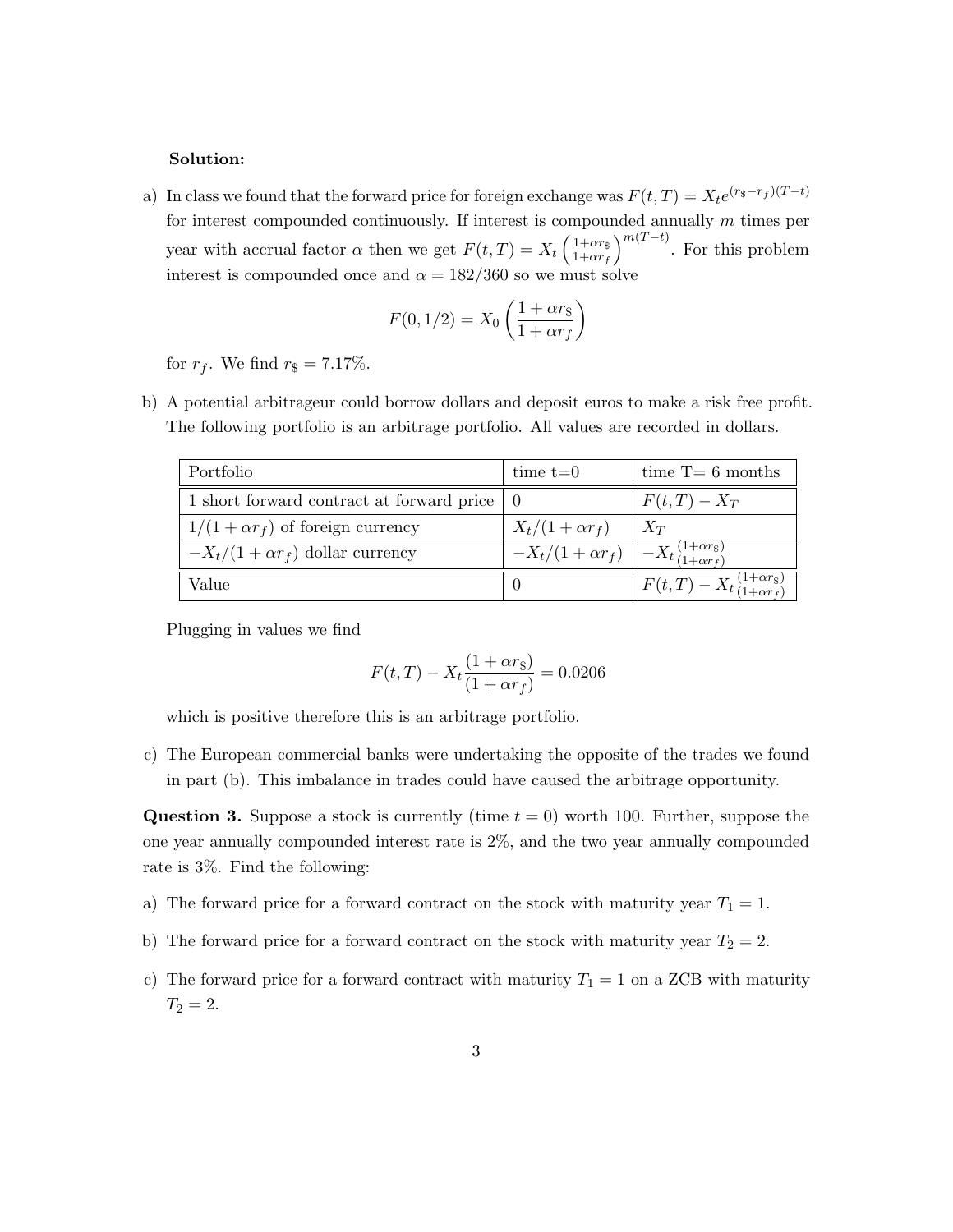d) The forward price for a forward contract with maturity  $T_1 = 1$  on a forward contract on the stock with maturity  $T_2 = 2$  and delivery price  $K = 101$ .

### Solution:

a) 
$$
F(t,T_1) = \frac{St}{Z(t,T_1)} = \frac{100}{1/(1+2\%)} = 102
$$

- b)  $F(t, T_2) = \frac{St}{Z(t, T_2)} = \frac{100}{1/(1+3\%)^2} = 106.09$
- c) One way to approach this problem is by using non-arbitrage, consider the following portfolio:

| Portfolio                                                    | $t=0$      | $T_1 = 1$                                   | $T_2 = 2$ |
|--------------------------------------------------------------|------------|---------------------------------------------|-----------|
| 1 long such forward contract                                 |            | $-F(t,T_1)$                                 |           |
| short $Z(t,T_2)$ ZCB's with maturity $T_2 = 2 \mid Z(t,T_2)$ |            |                                             |           |
| long $Z(t, T_2)$ ZCB's with maturity $T_1 = 1$               | $Z(t,T_2)$ | $Z(t,T_2)$<br>$Z(t,T_1)$                    |           |
| Value                                                        |            | $Z(t,T_2)$<br>$-F(t,T_1)$   0<br>$Z(t,T_1)$ |           |

According to Non-arbitrage principle,

$$
\frac{Z(t, T_2)}{Z(t, T_1)} - F(t, T_1) = 0
$$

which gives us  $F(t, T_1) = \frac{100 + 2\%}{(100 + 3\%)^2} \approx 0.9614$ .

d) Though this problem can also be solved via non-arbitrage, it might be more intuitive to use replication. Consider two portfolios. Portfolio A is just the forward on forward contract. What happens is you will pay  $F(t, T_1)$  at  $T_1 = 1$  so that you can buy the stock at  $T_2 = 2$  with 101. To ensure monotonicity, you will long  $F(t, T_1)$  at  $T_1$  with maturity  $T_2$ .

| Portfolio A                                   | $t = 0$ $T_1 = 1$           | $T_2=2$                                         |
|-----------------------------------------------|-----------------------------|-------------------------------------------------|
| 1 long a forward on forward contract   0      | $-F(t,T_1)$ $S_{T_2}$ - 101 |                                                 |
| long $F(t, T_1)$ at $T_1$ with maturity $T_2$ | $F(t,T_1)$                  | $F(t,T_1)$<br>Z(T1,T2)                          |
| Value                                         |                             | $S_{T_2} - 101 + \frac{F(t,T_1)}{Z(T_1 + T_2)}$ |

Portfolio B will consist of a simple forward contract and ZCB's such that it will have the same value as portfolio A in periods  $T_1$  and  $T_2$ .